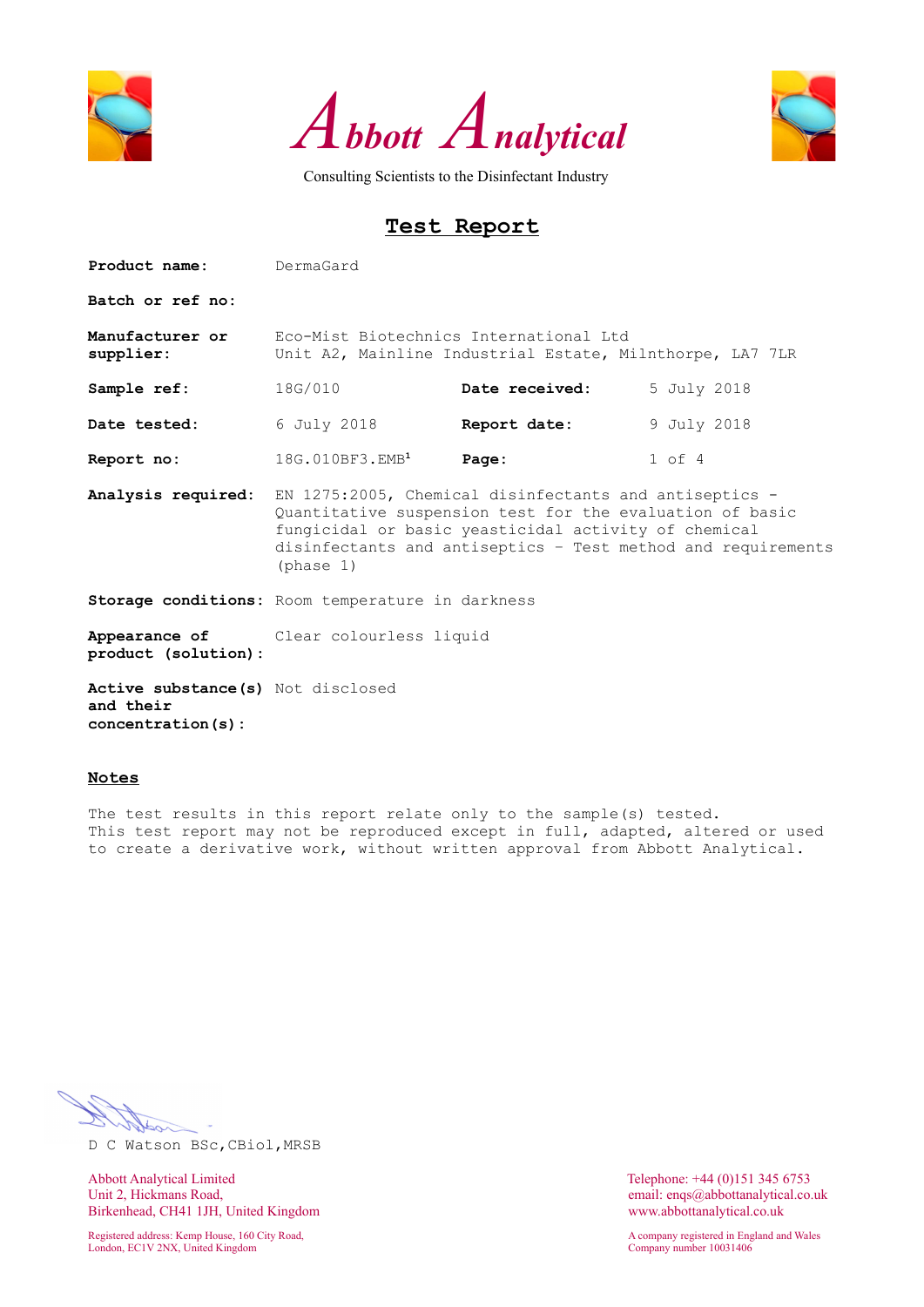





| Report no: 18G.010BF3.EMB           | Date: 9 July 2018<br><b>Page:</b> $2$ of $4$                                             |  |  |  |  |  |  |
|-------------------------------------|------------------------------------------------------------------------------------------|--|--|--|--|--|--|
| Experimental conditions             |                                                                                          |  |  |  |  |  |  |
| Concentration(s) of product tested: | Neat <sup>2</sup>                                                                        |  |  |  |  |  |  |
| Product diluent:                    | N/A                                                                                      |  |  |  |  |  |  |
| Test $organism(s)$ :                | Aspergillus brasiliensis (DSM 1988)<br>Candida albicans (DSM 1386)                       |  |  |  |  |  |  |
| Contact time (s) :                  | 15 min $\pm$ 10 s                                                                        |  |  |  |  |  |  |
| Test temperature:                   | $20 °C + 1 °C$                                                                           |  |  |  |  |  |  |
| Test conditions:                    | N/A                                                                                      |  |  |  |  |  |  |
| Interfering substance:              | None                                                                                     |  |  |  |  |  |  |
| Method:                             | Dilution-neutralisation                                                                  |  |  |  |  |  |  |
| Neutralising solution:              | 30 $q/l$ Polysorbate 80 + 3 $q/l$ Lecithin +<br>1 $q/l$ L-histidine + 1 $q/l$ L-cysteine |  |  |  |  |  |  |
| Incubation temperature:             | 30 °C $\pm$ 1 °C                                                                         |  |  |  |  |  |  |

#### **Remarks**

- 1) Re-issued with amended product name. Original report 18G.010BF.EMB dated 9 July 2018.
- 2) Products can only be tested at a concentration of 80 % or less as some dilution is always produced by adding the test organisms and interfering substance.

### **Conclusion**

When tested neat this sample of DermaGard meets the requirements of EN 1275:2005 for fungicidal activity in 15 minutes at 20 °C, against both of the referenced strains of *Aspergillus brasiliensis* and *Candida albicans*.

D C Watson BSc,CBiol,MRSB

Abbott Analytical Limited Telephone: +44 (0)151 345 6753<br>
Unit 2, Hickmans Road, email: engs@abbottanalytical.co. Birkenhead, CH41 1JH, United Kingdom www.abbottanalytical.co.uk

London, EC1V 2NX, United Kingdom Company number 10031406

email: enqs@abbottanalytical.co.uk

Registered address: Kemp House, 160 City Road, A company registered in England and Wales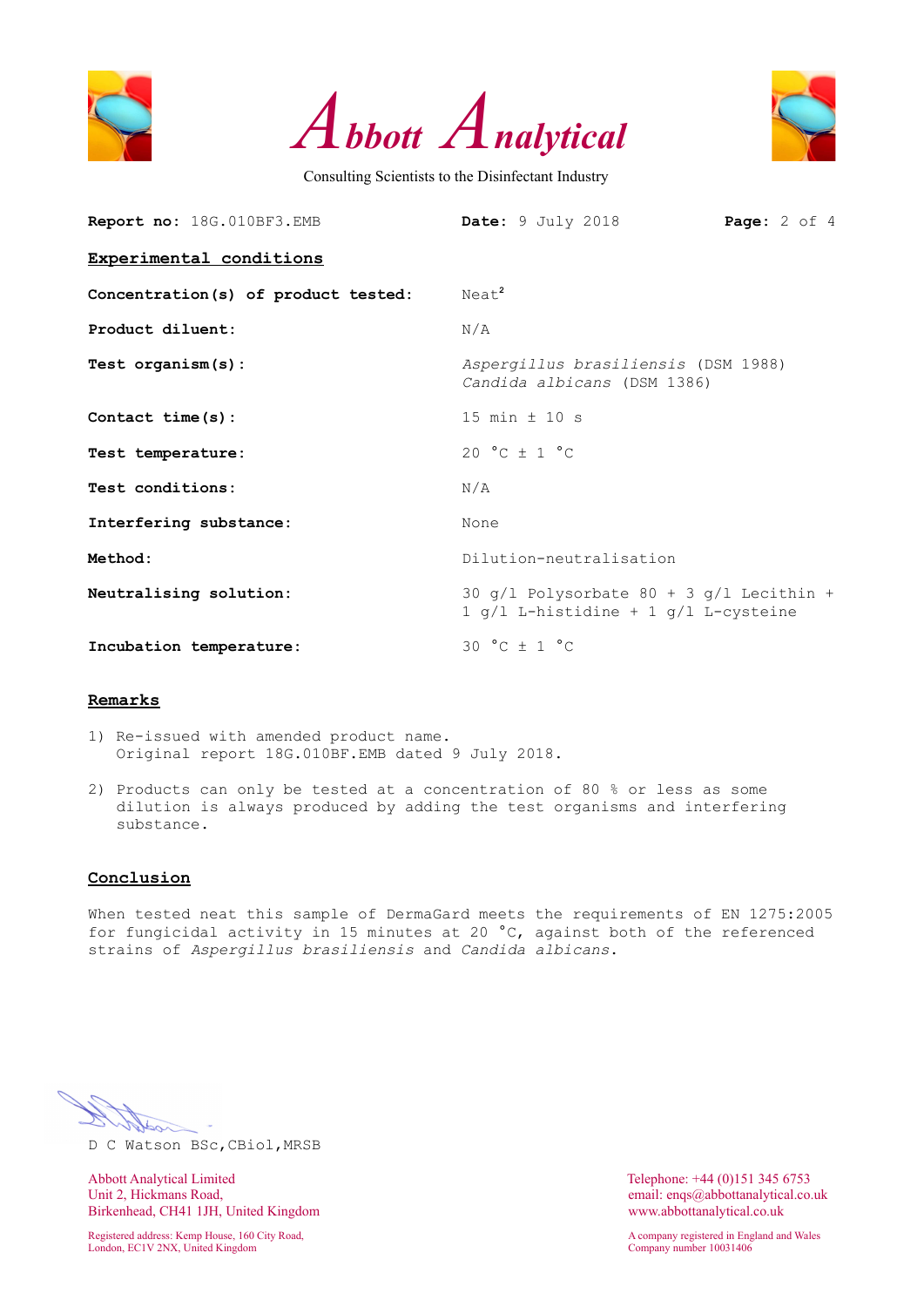





**Report no:** 18G.010BF3.EMB **Date:** 9 July 2018 **Page:** 3 of 4

#### **Results:** *Aspergillus brasiliensis* **(DSM 1988)**

#### **Validation and controls:**

| Validation                                              |           |       | Experimental |           |         | Neutralizer or |           |         | Method validation $(C)$                                           |                                                                                                                                                                                                          |         |  |
|---------------------------------------------------------|-----------|-------|--------------|-----------|---------|----------------|-----------|---------|-------------------------------------------------------------------|----------------------------------------------------------------------------------------------------------------------------------------------------------------------------------------------------------|---------|--|
| $ {\rm suspension~}(Nv_0) $                             |           |       |              |           |         |                |           |         | conditions control (A) filtration control (B) Product conc.: Neat |                                                                                                                                                                                                          |         |  |
| Vc1                                                     | 31        | $x =$ | Vc1          | 36        | $\nu =$ | lVc1           | 30        | $\nu =$ | Vc1                                                               | 29                                                                                                                                                                                                       | $\nu =$ |  |
| Vc2                                                     | 33        | 32    | Vc2          | 32        | 34      | Vc2            | 29        | 29.5    | Vc2                                                               | 31                                                                                                                                                                                                       | 30      |  |
| $ 30 \leq \overline{x}$ (Nv <sub>o</sub> ) $\leq 160$ ? |           |       |              |           |         |                |           |         |                                                                   | $\overline{x}$ (A) $\geq$ 0.5 x $\overline{x}$ (Nv <sub>o</sub> )? $\overline{x}$ (B) $\geq$ 0.5 x $\overline{x}$ (Nv <sub>o</sub> )? $\overline{x}$ (C) $\geq$ 0.5 x $\overline{x}$ (Nv <sub>o</sub> )? |         |  |
| <b>X</b> ves                                            | $\Box$ no |       | <b>X</b> ves | $\Box$ no |         | <b>X</b> ves   | $\Box$ no |         | <b>X</b> ves                                                      | $\Box$ no                                                                                                                                                                                                |         |  |

| <b>Test suspension:</b> | N                   | Vc1  | Vc2 | $x(\text{wm}) = 1.70 \times 10^{7}$ ; $1q N = 7.23$ |              |           |
|-------------------------|---------------------|------|-----|-----------------------------------------------------|--------------|-----------|
| $(N \text{ and } N_o)$  | $10 - 5$            | >165 |     | $>165$ $N_o = N/10$ ; lg $N_o = 6.23$               |              |           |
|                         | $10 - 6$            | 18   | 16  | $6.17 \leq \log N_o \leq 6.70$ ?                    | <b>X</b> ves | $\Box$ no |
|                         | Control of weighted |      |     | $\vert$ Ouotient = N/A                              |              |           |
|                         | $mean$ counts $(N)$ |      |     | Between 5 and 15 ?                                  | $\Box$ ves   | $\Box$ no |
|                         |                     |      |     |                                                     |              |           |

| Test: | IProduct   | Contact | Vc1 | Vc2 | $Na =$          | $1q$ Na = | $\text{Lq}$ R =                         | Status |
|-------|------------|---------|-----|-----|-----------------|-----------|-----------------------------------------|--------|
|       | test conc. | ltime   |     |     | $(x \times 10)$ |           | $\lvert \lg N_o - \lg Na \rvert \rvert$ |        |
|       | Neat       | 15 min  |     |     | . 140           | 2.15      | -4.08                                   | PASS   |

D C Watson BSc,CBiol,MRSB

Abbott Analytical Limited<br>
Unit 2, Hickmans Road,<br>
Unit 2, Hickmans Road,<br>
Conservation of the Maria Conservation of the Maria Conservation of the Maria Conservation of the Maria Conservation of the Maria Conservation of t Birkenhead, CH41 1JH, United Kingdom www.abbottanalytical.co.uk

Registered address: Kemp House, 160 City Road, and Males and Males and Males and Males and Males and Wales and Wales and Wales and Wales and Wales and Wales and Wales and Wales and Wales and Wales and Wales and Wales and M London, EC1V 2NX, United Kingdom Company number 10031406

email: enqs@abbottanalytical.co.uk